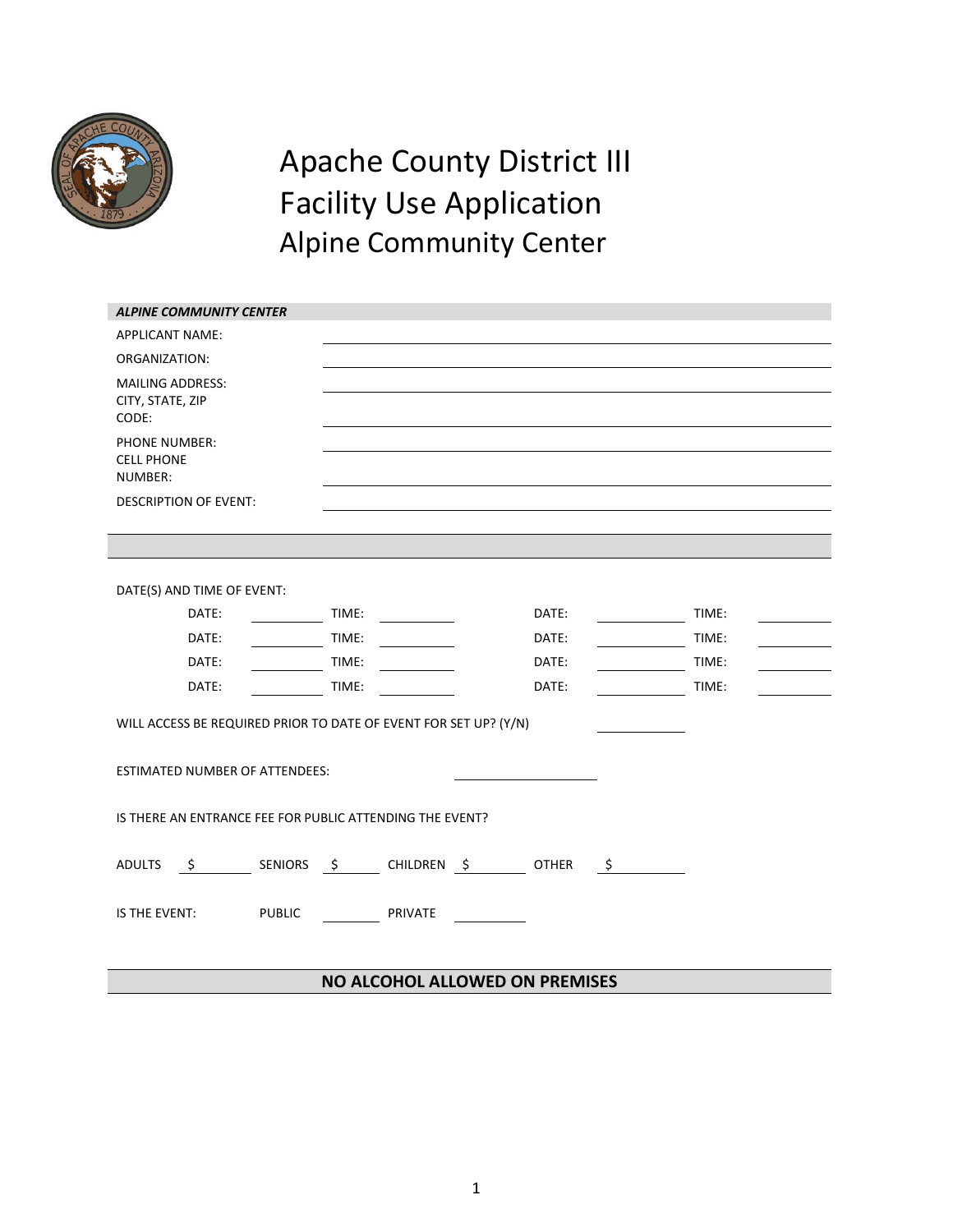

## **ALPINE COMMUNITY CENTER**

**Facility is at located at 12 County Road 2061 Alpine, Arizona 85920**

|                                                        | Number<br>of Days | <b>CLASS I</b><br><b>Educational, Community</b><br>Service Organizations,                                                                                  | <b>CLASS II</b><br>Weddings,<br>Receptions, | <b>CLASS III</b><br>Non-profit<br><b>Organizations</b> | <b>CLASS IV</b><br>For profit<br>Ventures and | 4 to 7 Day<br><b>Discount</b>          | Estimated<br>Cost |  |  |
|--------------------------------------------------------|-------------------|------------------------------------------------------------------------------------------------------------------------------------------------------------|---------------------------------------------|--------------------------------------------------------|-----------------------------------------------|----------------------------------------|-------------------|--|--|
|                                                        | / Hours           | Personal/Community<br><b>Adversity Benefits,</b><br><b>Non-Profit Organizations</b><br>or Apache County<br>Residents that do not<br>charge for their event | Reunions,<br>Parties                        | That charge a<br>fee for their<br>events.              | Commercial<br>Organizations                   | (may<br>impact<br>only one<br>weekend) |                   |  |  |
|                                                        |                   |                                                                                                                                                            | <b>Per Day Costs</b>                        |                                                        |                                               |                                        |                   |  |  |
| Auditorium                                             |                   | \$<br>N/C                                                                                                                                                  | \$<br>40.00                                 | \$<br>65.00                                            | \$<br>200.00                                  |                                        |                   |  |  |
| Kitchen                                                |                   | \$<br>50.00                                                                                                                                                | \$<br>50.00                                 | \$<br>150.00                                           | \$<br>200.00                                  | 3.5 times<br>the daily<br>rate         |                   |  |  |
| Activity<br>Room/<br>Meeting<br>Room                   |                   | \$<br>25.00                                                                                                                                                | \$<br>25.00                                 | \$<br>25.00                                            | \$<br>25.00                                   | 3.5 times<br>the daily<br>rate         |                   |  |  |
| <b>Deposits</b>                                        |                   |                                                                                                                                                            |                                             |                                                        |                                               |                                        |                   |  |  |
|                                                        |                   | \$<br>200.00                                                                                                                                               | \$<br>200.00                                | \$<br>200.00                                           | \$<br>200.00                                  |                                        |                   |  |  |
| Other                                                  |                   |                                                                                                                                                            |                                             |                                                        |                                               |                                        |                   |  |  |
| Chairs and tables are included when facility is rented |                   |                                                                                                                                                            |                                             |                                                        |                                               |                                        |                   |  |  |
|                                                        |                   |                                                                                                                                                            |                                             |                                                        |                                               |                                        |                   |  |  |

Total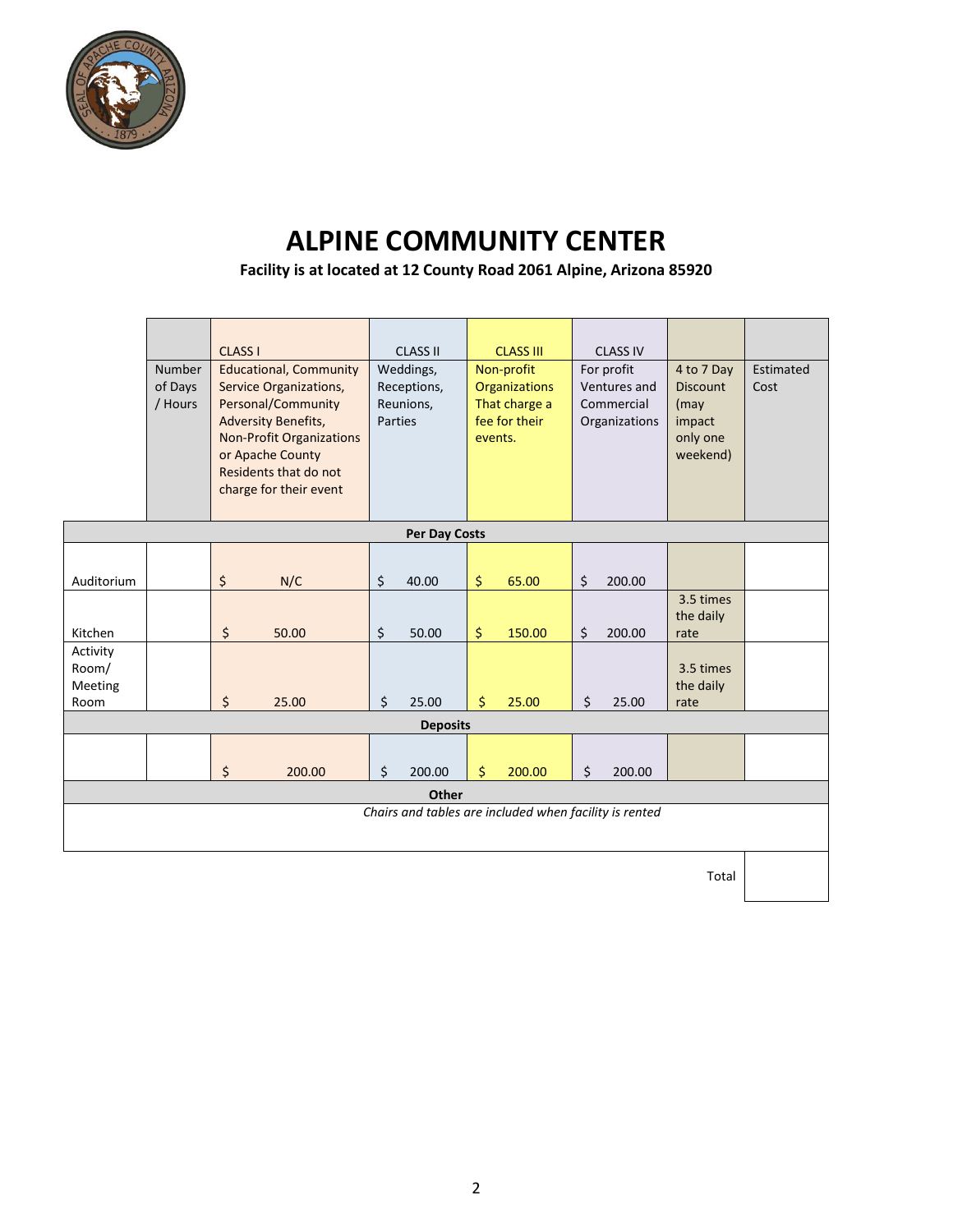

#### **POLICIES/ PROCEDURES FOR THE ALPINE COMMUNITY CENTER**

- 1. Any questions regarding the usage of the Alpine Community Center, please contact Anne MacGregor at the Alpine Public Library via phone or email: 928-339-4925 or [amacgregor@co.apache.az.us](mailto:amacgregor@co.apache.az.us)
- 2. No tape of any kind, nails, thumb tacks, or pins will be allowed on the walls for decorating unless special permission is given by the Community Center Manager.
- 3. The event application may be downloaded from the Apache County Website [\(www.apachecounty.az.gov\)](http://www.apachecounty.az.gov/) and then emailed t[o amacgregor@co.apache.az.us.](mailto:amacgregor@co.apache.az.us) It can also be mailed to or turned in at:
- 4. Alpine Public Library PO Box 528 #17 CR 2061 Alpine, AZ 85920
- 5. Events may be scheduled up to one (1) year in advance. The Community Center calendar is maintained and coordinated by the Apache County Library District/Alpine Public Library.
- 6. Apache County reserves the right to unilaterally cancel a reservation for the Alpine Community facility due to unforeseen circumstances, such as damages from natural or man-made causes. A full refund will be issued to the reserving party.
- 7. The Community Center Manager shall review all scheduled events for appropriateness, compatibility and safety prior to scheduling. Alternate event dates will be offered to all requesters if criteria cannot be satisfied.
- 8. Rental fees for the facility shall be based on the Community Center Rate Schedule in effect on the date the approval is given by the Apache County Board of Supervisors.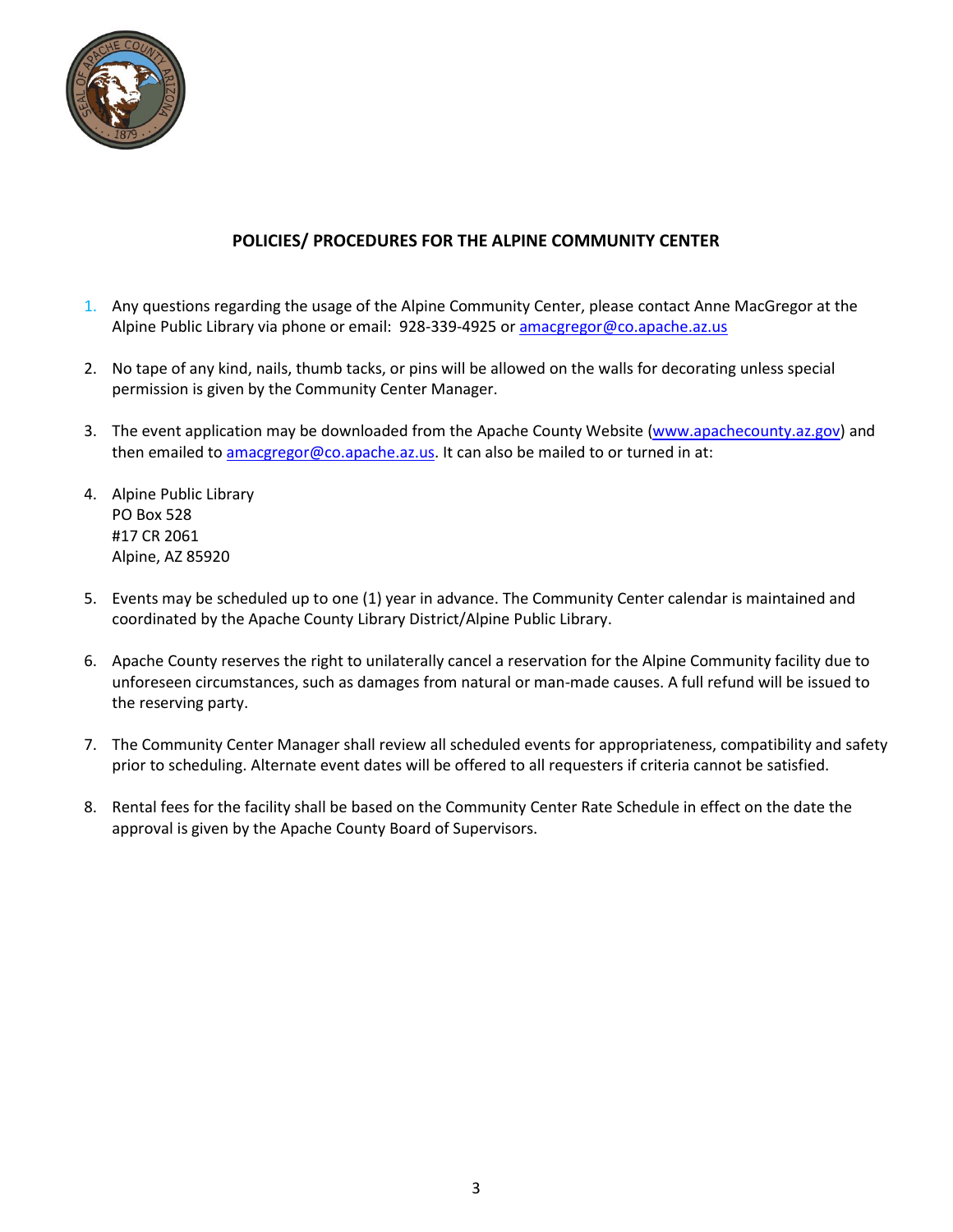

### **PLEASE NOTE THAT ALL FEES WILL BE PAID TO APACHE COUNTY**

**IF PAYING BY CHECK, PLEASE WRITE ONE CHECK FOR THE RENTAL AMOUNT**

**AND ONE CHECK FOR THE DEPOSIT.**

**I HAVE READ, UNDERSTAND AND AGREE TO THE TERMS OF THESE POLICIES:**

|                                                                                   | <b>FOR OFFICE USE</b> |  |
|-----------------------------------------------------------------------------------|-----------------------|--|
| DATE APPLICATION RECEIVED______________                                           |                       |  |
| DATE PAYMENT RECEIVED: ___________________                                        |                       |  |
| EVENT AMOUNT RECEIVED: \$                                                         |                       |  |
| DEPOSIT AMOUNT RECEIVED\$_______________                                          |                       |  |
| CHECK OR MONEY ORDER NUMBER: _________________                                    |                       |  |
|                                                                                   |                       |  |
| DEPOSIT AMOUNT RETURNED: \$_________________ DATE RETURNED_______________________ |                       |  |
|                                                                                   |                       |  |